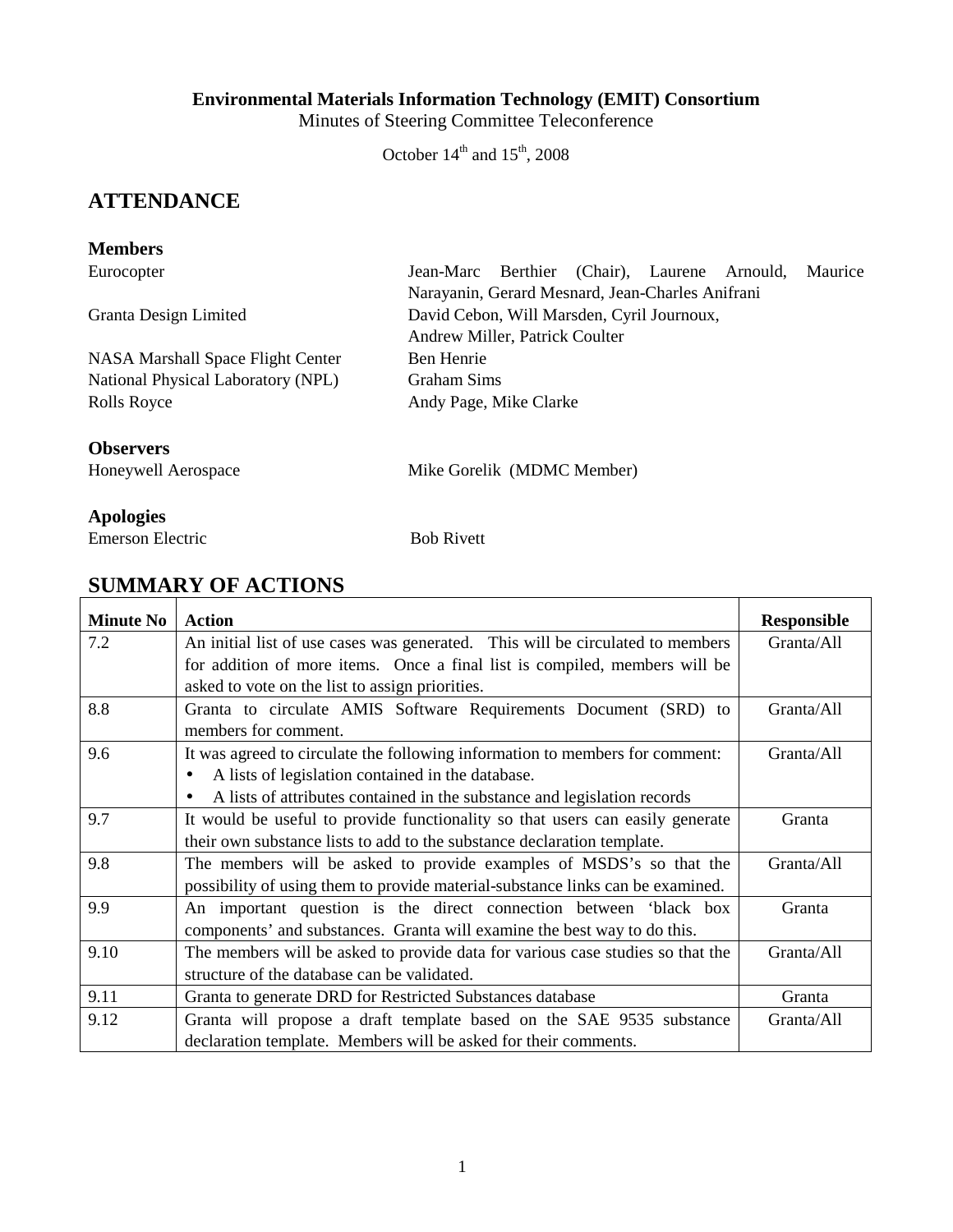# **MINUTES**

### **1 Introductions**

- 1.1 Jean-Marc Berthier welcomed the participants to Eurocopter and wished the Consortium success in the EMIT project.
- 1.2 The Agenda was reviewed. There were no changes.
- 1.3 M Eric Lescourant presented the Eurocopter group: group statistics, markets and products both civil and military. Turnover for 2007 was 6.6 b€.

# **2 Minutes of Teleconference 25th July 2008**

2.1 The minutes of the Teleconference of  $25<sup>th</sup>$  July 2008 were reviewed and approved. All Actions from the minutes have been completed.

### **3 Aims and Objectives, Software Development Process**

- 3.1 David Cebon presented some background to the EMIT Consortium including its objectives, the technology development focus and the software development process.
- 3.2 Key aims of this first Steering Committee Meeting are to generate use cases and strategic requirements input for:
	- Databases,
	- Software connections between material information and CAD/PLM systems,
	- Software tools for handling restricted substances information and other aspects of product stewardship.

### **4 Member Presentations**

4.1 Ben Henrie described the NASA MAPTIS system for disseminating materials information across NASA and the NASA contractor community. The MAPTIS system was originated following the Apollo 1 accident: to bring together all the materials information used by NASA and its contractors. It is now web based and contains approx 30 different databases, some of which are from public sources and some contain NASA in-house information. (see http://maptis.nasa.gov/index.asp). The system also manages lab test data including information associated with return to flight after the two Shuttle accidents. Data is distributed for flight worthiness purposes and the MAPTIS team has signature authority for Materials used in the Shuttle program. There are 35,000 Materials with approx 300,000 records, concerned with: electrical properties; flammability; fluid compatibility; fungi; mechanical properties; odor; outgassing; toxicity, etc. Granta MI is used within MAPTIS for managing in-house test data (it contains 25000 test records and 800 – 1000 tests are added per month) and for publishing a number of standard reference databases. The database has 3,300+ users with specified levels of access.

NASA is concerned about the impacts of REACH. The current initiative is concerned with adding restricted substances information to the database, particularly to prevent problems concerned with future material obsolescence.

- 4.2 Andy Page presented Rolls Royce's REACH IT functionality requirements. The REACH legislation has two parts:
	- Registration of substances and preparations. (Pre-registration  $\rightarrow$  Registration  $\rightarrow$  Evaluation  $\rightarrow$ Authorization, Restriction),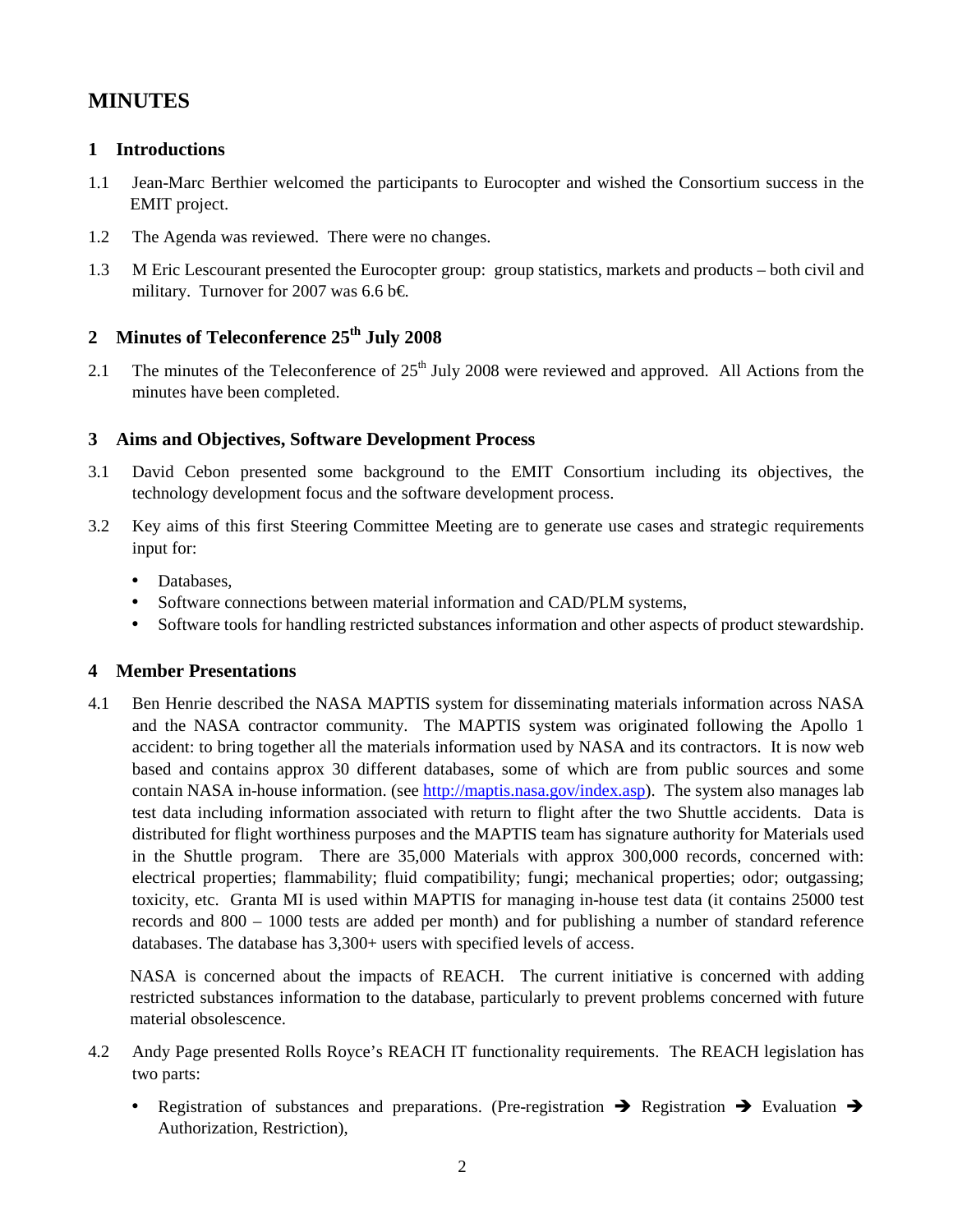• Declaration of substances of very high concern (Supplier  $\rightarrow$  0.1% SVHC in articles,  $\rightarrow$  RR  $\rightarrow$  0.1% of SVHCs in Articles). In principle, such declarations are needed as soon as the SHVC list goes live at the end of 2008.

The priority list of substances of concern to aerospace contains about 100 substances, some of which are on the REACH SHVC candidate list and some of which are declarable substances on the ASD/SAE 9535 list. For RR the main issues of concern are associated with business risk rather than legislative compliance.

IT functionality needs to handle parts (articles) in 4 categories:

- Externally manufactured parts, designed by suppliers (Requires links between Part Numbers  $\leftrightarrow$  Substances)
- Externally manufactured parts, designed by RR (Requires links between Part Numbers  $\leftrightarrow$  Materials  $\leftrightarrow$  Substances)
- Internally manufactured parts (Requires links between Part Numbers  $\leftrightarrow$  Materials  $\leftrightarrow$  Substances)
- Consumables in assembly (risk is managed by Safety Data Sheet data)
- 4.3 Mike Gorelik presented a perspective of REACH compliance efforts at Honeywell. Honeywell has a large number of sites, worldwide, that manufacture mechanical and electric components.

In the near term it will be necessary to:

- Identify restricted substances for in-house and supplier components, and those used in processing,
- Quantify the content of restricted substances, including % by weight,
- Material substitution: access to lists of available alternatives with properties for design.
- 4.4 Jean-Marc Berthier presented Eurocopter's environmental issues of concern. Eurocopter is heavily involved in Eco-Design in the Clean Sky Project. Of major importance in Eco-Design are:
	- External Noise reduction,
	- Energy use and emissions: this is a strategic issue but not subject to regulation at present,
	- Restricted Substances: REACH and obsolescence management are critical,
	- Process Effluents.

He also presented Eurocopter's approach to REACH compliance. A key issue is capturing and managing information from suppliers. There are a number of in-house tools that will need to be integrated with tools from the EMIT consortium. Eurocopter needs the first eco-design tool – for restricted substances management - to be in use inside the design office within 18 months (i.e. implementation of tools needed much earlier than through the 7 year timetable for the Clean Sky project)

Two difficulties noted were:

- Stakeholders not in same regulatory system
- Legal requirements at different levels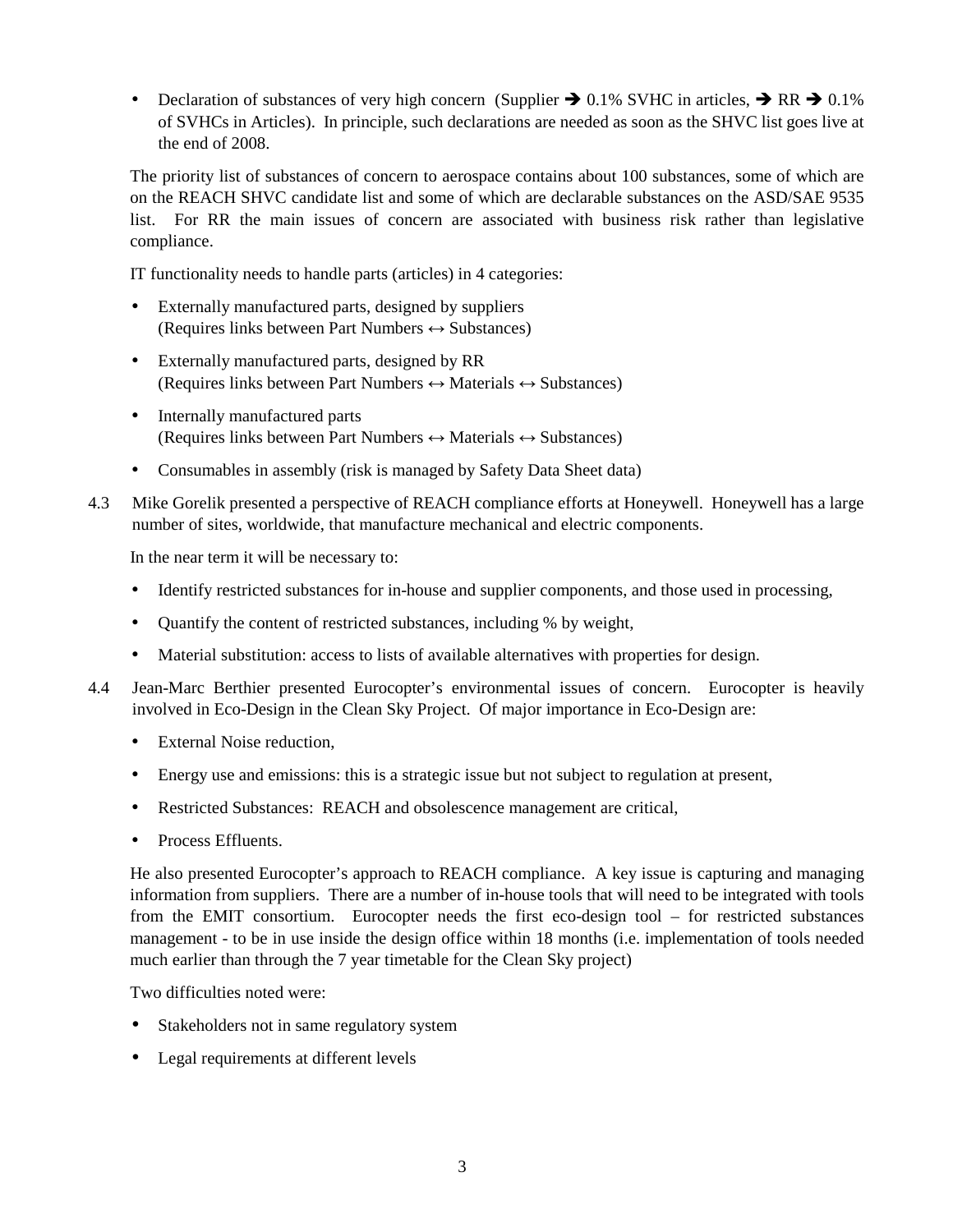- 4.5 Maurice Narayanin presented Eurocopter's overall information strategy for Environmental compliance. It includes SAP, Granta MI, Windchill and the in-house package 'HELGRECO. Key applications are:
	- Preparation qualification (Granta),
	- Substance compliance,
	- Site and people compliance (SAP, HIM),
	- Process Compliance (SAP),
	- H/C Fleet compliance (SAP),

Maurice - also presented Eurocopter's proposed virtual and physical product compliance system. It will use Windchill and SAP for delivered products; and Granta with HELGRECO for virtual product development. Key issues are: identification of hazardous substances; identification of amounts of restricted substances in purchased components and H/C; validation that products meet regulatory compliance and streamlining and automating the report process.

A key issue is how to ensure traceability of the substances in articles through the product life cycle.

- 4.6 Graham Sims gave a brief presentation about NPL, the UK's national standards laboratory. Graham is Divisional knowledge leader as well as a Fellow in Composites. NPL is a focus for requests for databases for Materials UK, SMEs and international bodies. For example, a recent meeting attend by BSI and material industry represents, considered the standardisation needed to support sustainable use of materials. NPL chairs the international VAMAS (Versailles Project on Advanced Materials and Standards) materials pre-normalisation group and leads WG4 on the promotion of databases within WMRIF (World Materials Research Institute Forum).
- 4.7 Patrick Coulter provided an introduction to Emerson Electric on their behalf, as Bob Rivett unable to attend at last moment. Emersion has annual revenue of \$22b and has increased their dividend for 50 years in a row. 50% of production is in North America and 50% in Europe and Asia. There are 70 different divisions that manufacture a broad range of industrial products, including air conditioners, electric motors, controls, oil and gas, tools, power supplies, etc. Their principal concerns in the environment area are in REACH, and energy efficiency. Bob Rivet is Emerson's VP Technology and will represent the corporation on the EMIT consortium.

### **5 Factory Tour**

5.1 The Members were treated to a fascinating tour of Eurocopter's Ecureuil helicopter production line.

#### **6 Key Elements of Software Architecture**

- 6.1 David Cebon presented the key elements of the Granta MI software architecture for eco design, including the MI database management system, the restricted substances database and the connections between CAD and PLM databases.
- 6.2 David Cebon demonstrated the new capabilities for accessing the Restricted Substances database from within UG-NX (CAD) and Teamcenter (PLM) systems. The proof-of-concept software enables users to assign materials to components in the CAD or PLM system, and then to generate restricted substances reports on all or part of the article/system.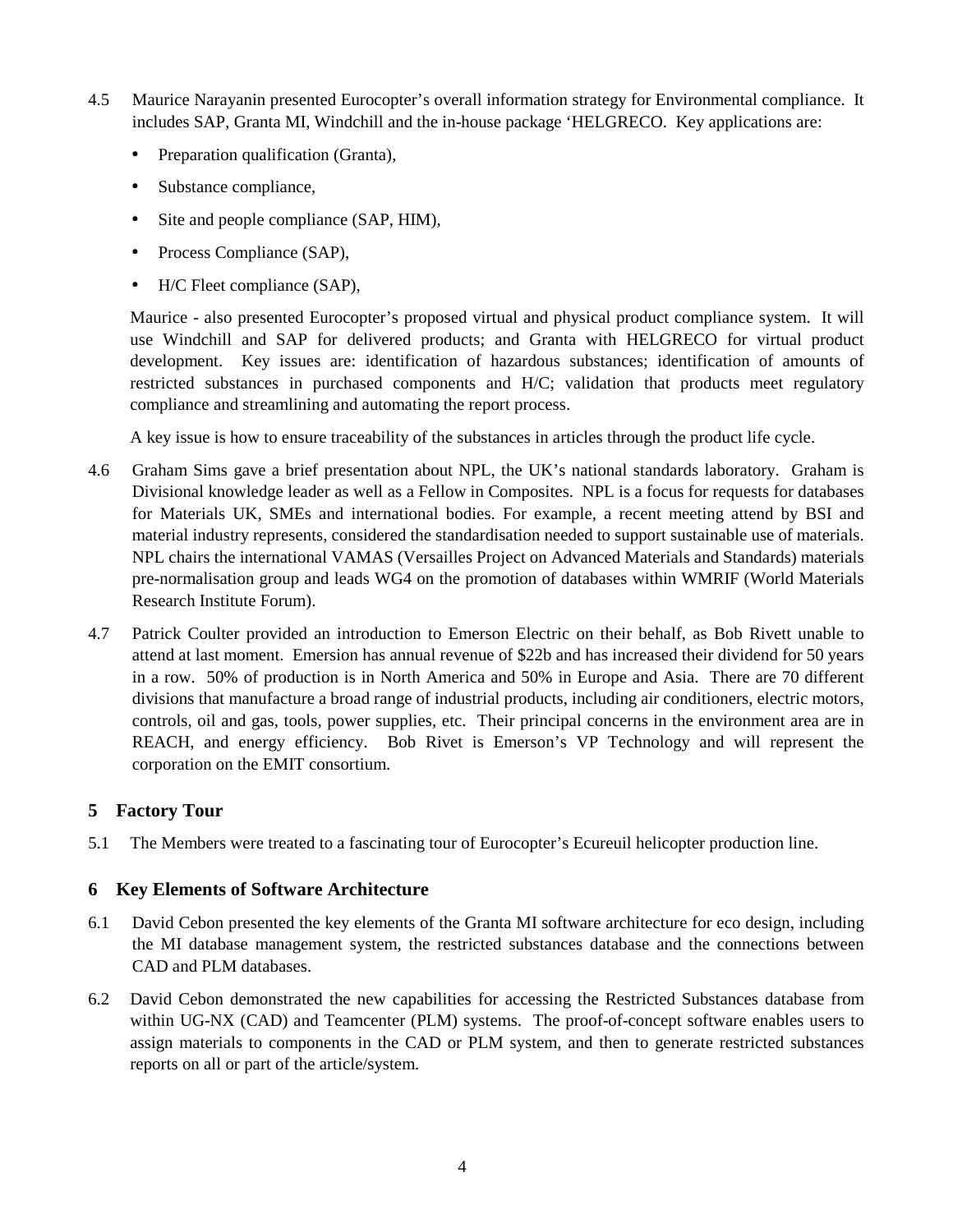## **7 Use Cases**

- 7.1 There was a wide-ranging discussion of use cases for eco-design software tools. The focus was on restricted substances information. It was agreed that other eco-design issues could be prioritized in later meetings.
- 7.2 An initial list of use cases was generated. This will be circulated to members for addition of more items. Once a final list is compiled, members will be asked to vote on the list to assign priorities. (ACTION: Granta/All)

# **8 NASA AMIS Project**

- 8.1 Ben Henrie described the AMIS project (Aerospace Materials Information System) on Restricted Substances at NASA. The objective is to add restricted substances to the Materials Selection List in MAPTIS. The software concept builds on the summary ratings used for toxicity information in MAPTIS.
- 8.2 The restricted substances database needs all substances from the EPA 'List of Lists' as well as NASA Directives, etc, and needs background tools to generate the links between items and enable updates of inhouse information as well as regular updating of reference information.
- 8.3 NASA's RRAC group monitors legislation for restricted substances http://www.rracpc.org/default.aspx . Another useful web site is the Joint Group on Pollution Prevention http://www.jgpp.com/
- 8.4 The system will need to generate substance summary ratings dynamically, according to the restricted substance lists associated with the user's project group. Currently proposed ratings are:
	- Banned
	- To be Phased Out
	- **Restricted**
	- Caution
	- Unregulated

It is hoped to unify this terminology between the EMIT and AMIS projects.

- 8.5 The AMIS restricted substances reporting tool will provide a summary of materials and substance ratings for a project, based on a Bill of Materials (BoM) from an external data file. This tool is needed to enable the materials authority to sign-off the Bill of Materials.
- 8.6 Jean-Marc Berthier commented that the EMIT restricted substances reporting tool needs to provide an overview of regulations world-wide.
- 8.7 Andy Page noted the need to limit materials selection decisions to preferred materials, based on substance restrictions.
- 8.8 Granta will the circulate AMIS Software Requirements Document (SRD) to members for comment. (ACTION: Granta/All)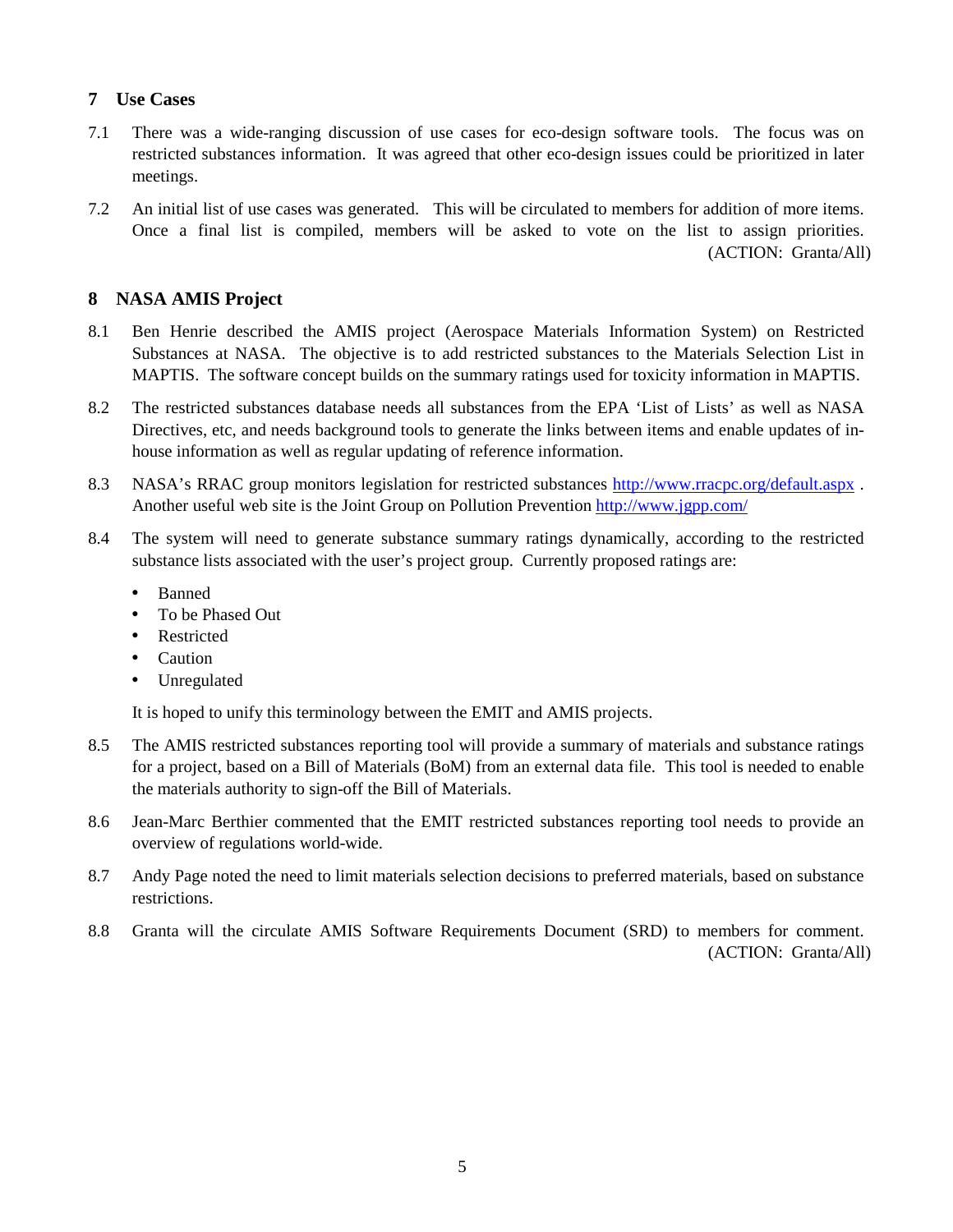#### **9 Progress on Restricted Substances Database**

- 9.1 Andrew Miller described recent work on the Granta Restricted Substances database. He summarized the regulations that have been incorporated into the database so far, these include UK and European Regulations, as well as the EPA List of Lists and the ASD/SAE TR 9535 list. CAS numbers are used to link substances to materials in the database. Andrew demonstrated the current version of the database.
- 9.2 The frequency of database updates was discussed. For REACH there is likely to be an annual update for the candidate list. The 'register of intentions' may be updated at any time. It was generally thought that quarterly database updates would be needed.
- 9.3 It would be useful to provide information about generic uses of substances in the database and/or in update bulletins.
- 9.4 It may be useful to add tradenames and/or alternative names to substance records where possible.
- 9.5 It seems unlikely that all 36,000 pre-registered substances for REACH would be needed in the database. The SAE/ASD list of 3,400 substances would be a good initial focus.
- 9.6 It was agreed to circulate the following information to members for comment: (ACTION: Granta/All)
	- A lists of legislation contained in the database. Members will be asked to add their requirements to this list. The input will be compiled into a single list which will be sent back to the members for a prioritization vote.
	- A lists of attributes contained in the substance and legislation records (sample records).
- 9.7 Andrew presented the SAE A9535 substance declaration template. It would be useful to provide functionality so that users can easily generate their own substance lists to add to the declaration template. (ACTION: Granta)
- 9.8 Andrew demonstrated how MI: Toolbox can be used to import the substances declaration form template. Andy Page noted that in some cases, substance information associated with materials might be gathered from Material Safety Data Sheets. EMIT members will be asked to provide examples of MSDS's so that the possibility of using them to provide material-substance links can be examined. (ACTION: Granta/All)
- 9.9 Andy Page stressed that an important question is the direct connection between 'black box components' and substances. Granta will examine the best way to do this. (ACTION: Granta)
- 9.10 The members will be asked to provide data for various case studies so that the structure of the database can be validated. (ACTION: Granta/All)
- 9.11 Granta will generate a Database Requirements Document (DRD) for future development and maintenance of the Restricted Substances database (ACTION: Granta)
- 9.12 It was agreed that developing a standardized data input system for material and article supplier declaration of substances on a user-specified list is the highest priority. Granta will propose a draft template based on the SAE 9535 substance declaration template. Members will be asked for their comments. The aim is to implement a substance declaration process as soon as possible. (ACTION: Granta/All)